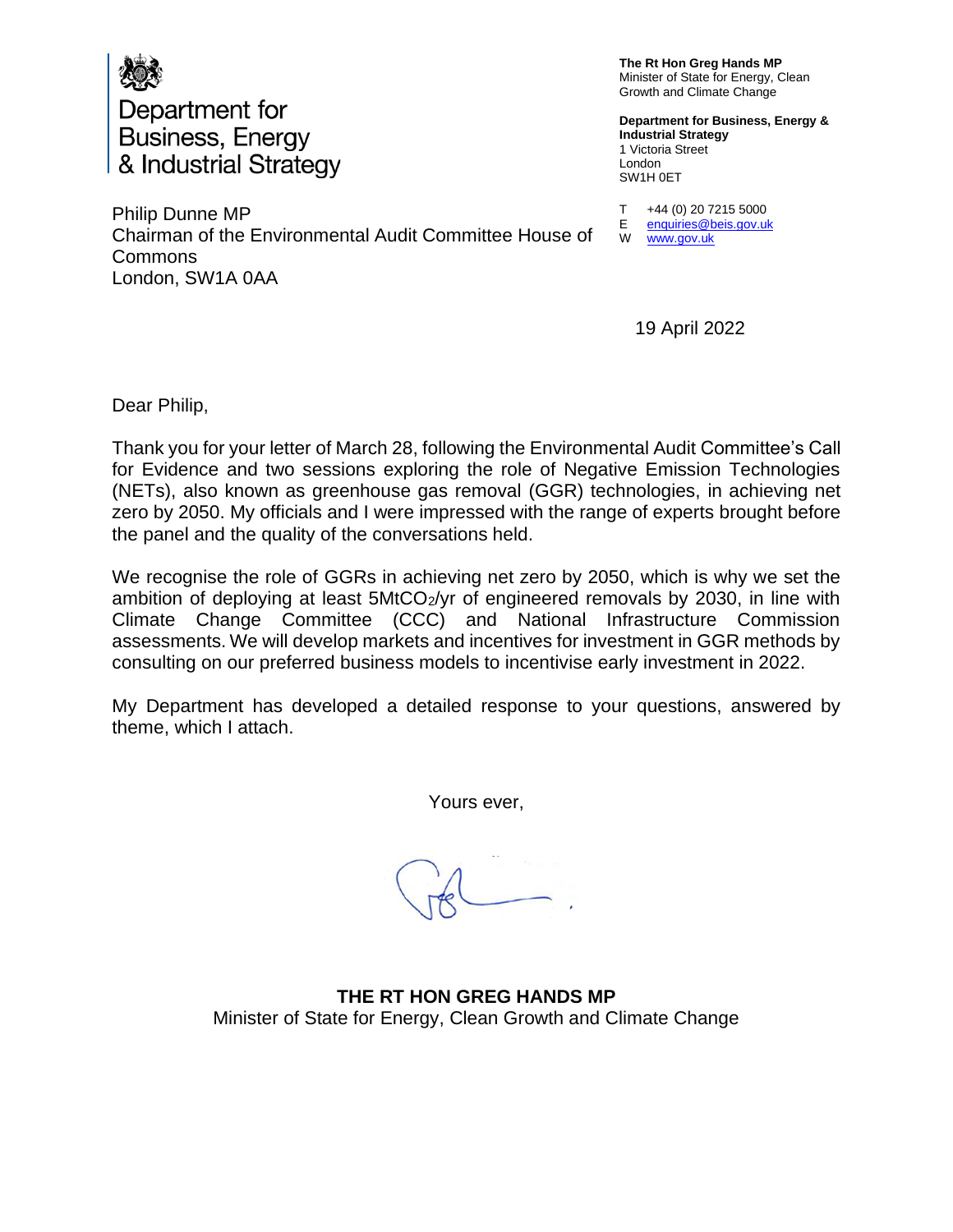

**Department for Business, Energy & Industrial Strategy** 1 Victoria Street London SW1H 0ET

Philip Dunne MP Chairman of the Environmental Audit Committee House of Commons London, SW1A 0AA

T E W +44 (0) 20 7215 5000 [enquiries@beis.gov.uk](mailto:enquiries@beis.gov.uk)  [www.gov.uk](http://www.gov.uk/)

April 2022

# **Response to Environmental Audit Committee examination on Negative Emission Technologies (NETs)**

## **The Contribution of NETs in Reaching Net Zero**

Our priority is to reduce greenhouse gas emissions from human activities. The Net Zero Strategy, published in October last year, following a host of sectoral strategies, presents a comprehensive package to that end. Even with this action, our analysis shows that, in order to achieve net zero by 2050, greenhouse gas removal (GGR) methods will be required to balance residual emissions from some of the most difficult to decarbonise sectors, such as some parts of the agriculture and aviation sectors. This approach is supported by the Climate Change Committee, the Energy Systems Catapult, the National Infrastructure Commission and the National Grid ESO (the GB electricity system operator). Other countries are developing these technologies and the IPCC, while warning against overreliance, highlight their essential role in the recently published AR6 report.<sup>1</sup>

The Net Zero Strategy presents a 'delivery pathway' as an indicative trajectory of emissions reductions across sectors which meets our targets up to the sixth carbon budget, while keeping a range of options open to net zero in 2050. This pathway includes negative emissions assumed from greenhouse gas removals, which balance residual emissions. Based on the current evidence base and projects in the pipeline, our analysis indicates that engineered GGRs would be expected to deploy from 0  $M<sub>1</sub>CO<sub>2</sub>$  today to at least 5  $M<sub>1</sub>CO<sub>2</sub>$  by 2030, around 23 MtCO<sub>2</sub> by 2035 and 75-81 MtCO<sub>2</sub> by 2050. Higher and lower deployment will depend on sector-specific and wider economy developments.

The pathway is based on our understanding now of the potential for each sector to reduce emissions, considering the balance between sectors that is optimal for the entire economy in terms of delivery and cost. As a general principle, it prioritises abatement where known technologies and solutions exist and thereby minimises reliance on the use of greenhouse gas removals to meet our targets. It is designed to drive progress in the short-term, while keeping options open and allowing us to adapt our approach over time. The *Embedding Net Zero* chapter of the Strategy sets out how we will monitor progress to ensure we stay on track for our emissions targets and respond to developments affecting our long-term goals, including the rate at which greenhouse gas removals are deployed.

## **Support for the rollout and development of NETs**

As set out in the Net Zero Strategy, the Government recognises that one of the key barriers to investment in GGR technologies is the lack of an established market or stable customer demand for negative emissions. There will be an important role for the Government in de-

<sup>1</sup> https://www.ipcc.ch/report/ar6/wg3/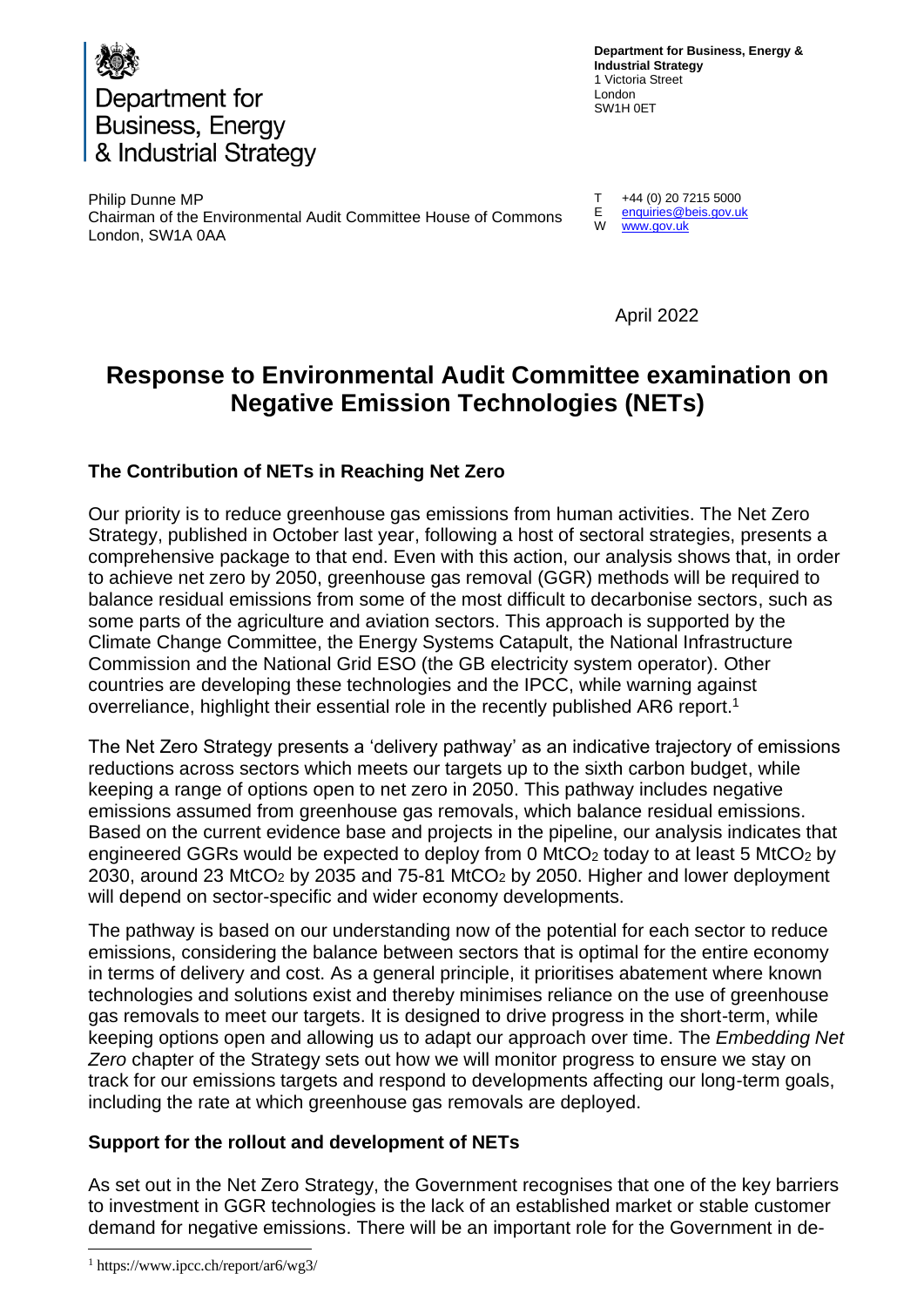risking investment decisions for technology developers and providing the revenue certainty that will be required to construct large-scale 'First of a Kind' projects in the UK. We have therefore committed to consulting on business models for engineered GGRs in Spring 2022, which will aim to unlock private investment and enable deployment to take place from the mid-2020s.

To support this work, BEIS has commissioned an independent study exploring a range of commercial frameworks for Direct Air Carbon Capture and Storage (DACCS) and other engineered GGRs. The study has considered a wide range of contract-based and marketled approaches to catalysing investment, including contracts for difference and obligation schemes, engaging with a variety of stakeholders across industry, academia, and the finance community. The evidence from this study will help to inform the proposals in our consultation, which will be published in the coming months.

The UK Emissions Trading Scheme (ETS) Authority launched a call for evidence in March 2022 to understand the role the UK ETS could have as a long-term market for both engineered and nature-based GGRs. This was part of a wider consultation which considers proposals to develop the UK ETS. This call for evidence explores different eligibility criteria for GGRs' participation in the UK ETS, different types of market designs and phasing, and timings for inclusion. We will consider the responses received as part of this call for evidence to inform our future approach to whether and how the UK ETS could be expanded include GGRs.

We agree that effective deployment of engineered removals involves explicit consideration of public attitudes, both at the local and national levels. In 2021 we published our public dialogue on the role of CCUS in delivering Net Zero. This project engaged communities across the UK's industrial clusters and specifically considered attitudes towards engineered removals such as BECCS and DACCS<sup>2</sup>. Participant support for these technologies was found to be conditional on them being cost-effective and not deterring the deployment of other technologies, such as renewables. We recognise that there is a particular challenge associated with effectively communicating the role of GGRs. This is why, in the Net Zero Strategy, we stated that GGRs must not be pursued as a substitute for decisive action across the economy to reduce emissions and made explicit reference to avoiding mitigation deterrence.

We will continue to engage the public as we develop our policy position on GGR deployment. For example, in March 2022 we launched a joint BEIS-Sciencewise public dialogue project on the uses and implications of biomass and BECCS. The overall aim of the project is to engage with a diverse group of participants on biomass and BECCS to gather views, perspectives, and any concerns on biomass sourcing (both domestic and imports) and use, including as part of BECCS. The findings will inform the forthcoming Biomass Strategy; specifically, we intend to include a plan for public engagement for the implementation of the Biomass Strategy. In addition, the findings of the project will influence any future sustainability criteria or regulations for biomass/BECCS, as well as inform BEIS of the areas where future public engagement is required.

#### **Transport and storage Infrastructure**

We recognise the importance of creating the right commercial frameworks to support the investment in carbon capture, usage and storage infrastructure and, of particular relevance to engineered GGRs, the development of CO<sub>2</sub> transport and storage networks.

<sup>2</sup> <https://www.gov.uk/government/publications/carbon-capture-usage-and-storage-ccus-public-dialogue>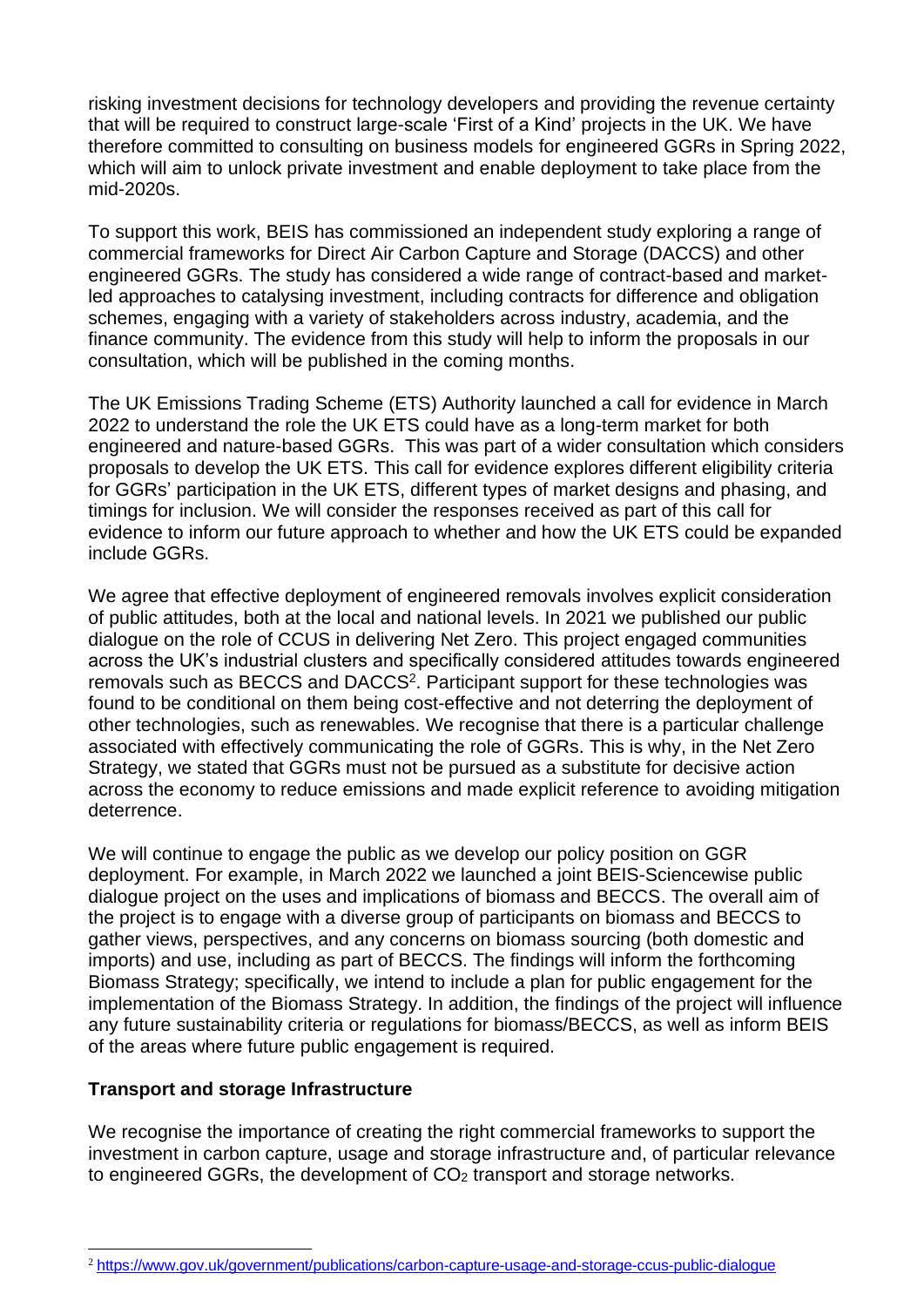That is why the UK Government is developing a Transport and Storage business model to support the deployment of T&S networks. The T&S regulatory investment ('TRI Model') is based on an economic regulation funding model. The T&S Regulatory Investment (TRI) Model is being designed to enable and support stable investment in  $CO<sub>2</sub>$  T&S projects over these long-life assets by providing investors with a clear sight of the long-term revenue model to ensure they can earn a reasonable regulated return on their investment. Further details on this model can be found on our website.<sup>3</sup>

Cluster Sequencing is the process used by BEIS to map a logical sequence for the deployment and allocation of T&S network capacity in the UK, initially by identifying and shaping the 'Track-1' CCUS clusters. The first phase of this process concluded in October 2021, and identified HyNet (Merseyside) and the East Coast Cluster (Teesside/Humber) as our Track-1 clusters, set to deploy in the mid-2020s, with the Acorn project (Grangemouth) held in reserve. Phase-2 of the process is currently underway and will shortlist prospective emitter projects seeking to connect to these clusters' T&S networks for commercial negotiations with government.

Phase-2 is scheduled to conclude with a confirmation of the final project shortlist from early Summer. BEIS will then enter into commercial negotiations with T&S operators and emitters from the Summer. We are currently refining the interim milestones for the delivery plan to reach commercial operation within the mid-2020s window. In parallel, we will continue to develop a future allocation process for additional 'Track-2' clusters, enabling us to reach our overall ambition of capturing and storing 20-30Mt  $CO<sub>2</sub>$  per year by 2030. In the Net Zero Strategy, we confirmed that 10Mt of this capacity will be delivered via Track-2 clusters; we will bring forward further details on the relevant allocation process in due course.

## **Monitoring, Reporting and Verification of GGRs**

The Committee raises a number of general issues around MRV which are currently under active consideration, both within Government and in the private sector. In 2021, ahead of publishing the Net Zero Strategy, we established a 'GGR MRV Task and Finish Group' comprised of experts across government, industry, academia, and regulatory services. We published a summary report from this group alongside the Net Zero Strategy, which included recommendations on principles to guide our MRV approach and the future work required to advance the development of MRV policy for negative emissions. We stated that we will carefully consider the group's advice and build on their advice and evidence. We also acknowledged the complexity of the ensuring that removals are properly verified, and that case-by-case scrutiny of the carbon intensity of project supply chains and long-term indirect emissions may be necessary in the near-term. We will consult on core MRV principles in our Spring GGR Business Models consultation.

Regarding the geological storage of CO<sup>2</sup> specifically, the North Sea Transition Authority (formally known as the Oil and Gas Authority) are the licensing authority for offshore CO<sup>2</sup> storage in the UK. The licensing regime ensures that all  $CO<sub>2</sub>$  storage sites are operated in accordance with strict safety standards and that monitoring of  $CO<sub>2</sub>$  at the storage site occurs over its entire lifecycle, including post closure, to provide assurance that the  $CO<sub>2</sub>$  is being permanently sequestered as expected.

The Committee raised a number of biomass and BECCS-specific questions. The Government recognises a key priority use for biomass with carbon capture utilisation or storage, where feasible, otherwise used only in hard-to-decarbonise sectors with limited or no low carbon alternatives. Government recognises that when undertaken sustainably,

<sup>3</sup> <https://www.gov.uk/government/publications/carbon-capture-usage-and-storage-ccus-business-models>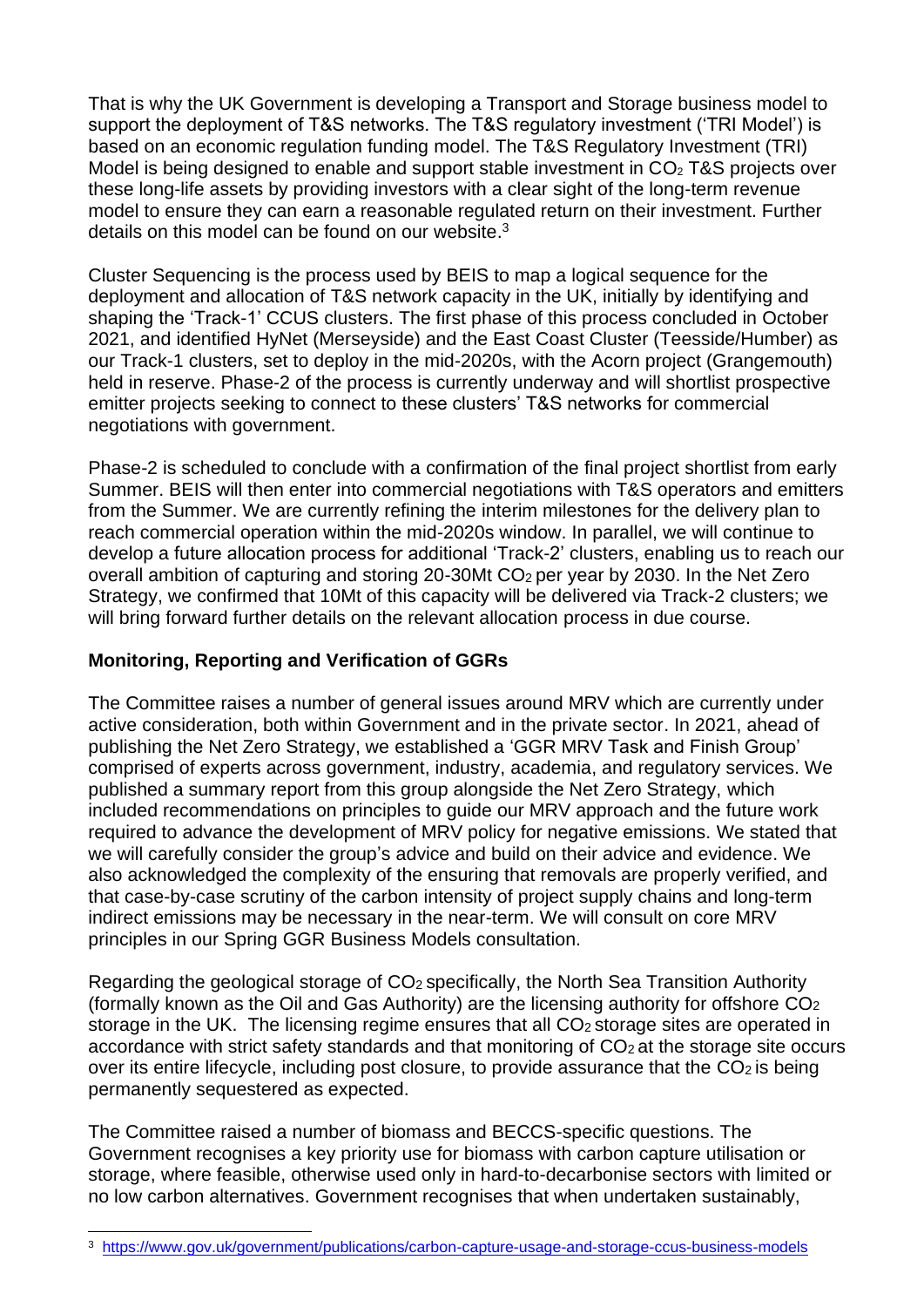BECCS can deliver negative emissions because carbon sequestered in biogenic material is captured and stored after combustion, resulting in a net removal of atmospheric CO2. There are various potential routes for BECCS deployment, utilising a potentially large range of biomass feedstocks, and it is expected to play an important role as part of a suite of greenhouse gas removal options.

Government's Biomass Policy Statement<sup>4</sup>, published in November 2021, set out our position that BECCS deployment must be genuinely and credibly 'net-negative'. As set out above, last year, the Government convened a GGR Monitoring, Reporting and Verification (MRV) Task and Finish Group with the aim of understanding the current position on MRV for negative emissions in the UK, including for BECCS technologies.

We have also committed to publishing a Biomass Strategy in late 2022, and as part of this government will develop policies that ensure that BECCS only utilises sustainable biomass and results in genuine net-negative emissions. The current policy approach is that subsidies are only given to biomass that meets the sustainability criteria, irrespective of where it is sourced from. It expected that the sustainability requirements for BECCS will build on the existing sustainability criteria operated under existing biomass support schemes and these criteria are in the process of review as part of the Biomass Strategy. The review will take into consideration the most up-to-date scientific evidence and extensive stakeholder engagement. Using these analyses, the Strategy will present options for ensuring any identified gaps within sustainability criteria, governance, and the regulatory landscape are addressed across sectors where biomass is used.

The UK's biomass sustainability criteria are already considered to be some of the most stringent in the world. They include specific requirements under the land criteria and greenhouse gas criteria. The land criteria consider a range of social, economic, and environmental issues, including protecting biodiversity and land use rights. The sustainability criteria are aligned to other government policies which govern biodiversity such as the UK Timber Procurement Policies and Environmental Permitting Regulations. The GHG criteria require that the full life cycle GHG emissions (including methane and nitrous oxide) from sourcing, processing and transporting biomass are accounted for, and do not exceed a given threshold.

The UK reports and accounts for biomass use in accordance with internationally agreed rules that follow guidance from the IPCC. We intend to take the same approach with BECCS, where under the IPCC any captured biogenic  $CO<sub>2</sub>$  is counted as a negative emission. However, like other biomass support schemes, we expect there will be GHG criteria that ensure that BECCS delivers net-negative emissions, including full life cycle emissions. We are currently reviewing what life cycle stages should be included in a BECCS-specific system.

## **NETs and other sectors**

There are a range of GGR methods at early stages of development that may lead to negative emissions. As set out in the Net Zero Strategy, our overall ambition is to develop a technology-neutral supportive environment for GGRs. Technologies that re-use atmospheric and biogenic CO<sup>2</sup> may well have valuable uses in the creation of low-carbon products and in delivering net zero, though the extent to which they can be net-negative is still uncertain in some instances. Our current priority, via our work on business model development and research, is enabling the near-term deployment of the technologies that are most ready, whilst providing the necessary support for early-stage technologies to develop.

<sup>4</sup> https://www.gov.uk/government/publications/biomass-policy-statement-a-strategic-view-on-the-role-ofsustainable-biomass-for-net-zero